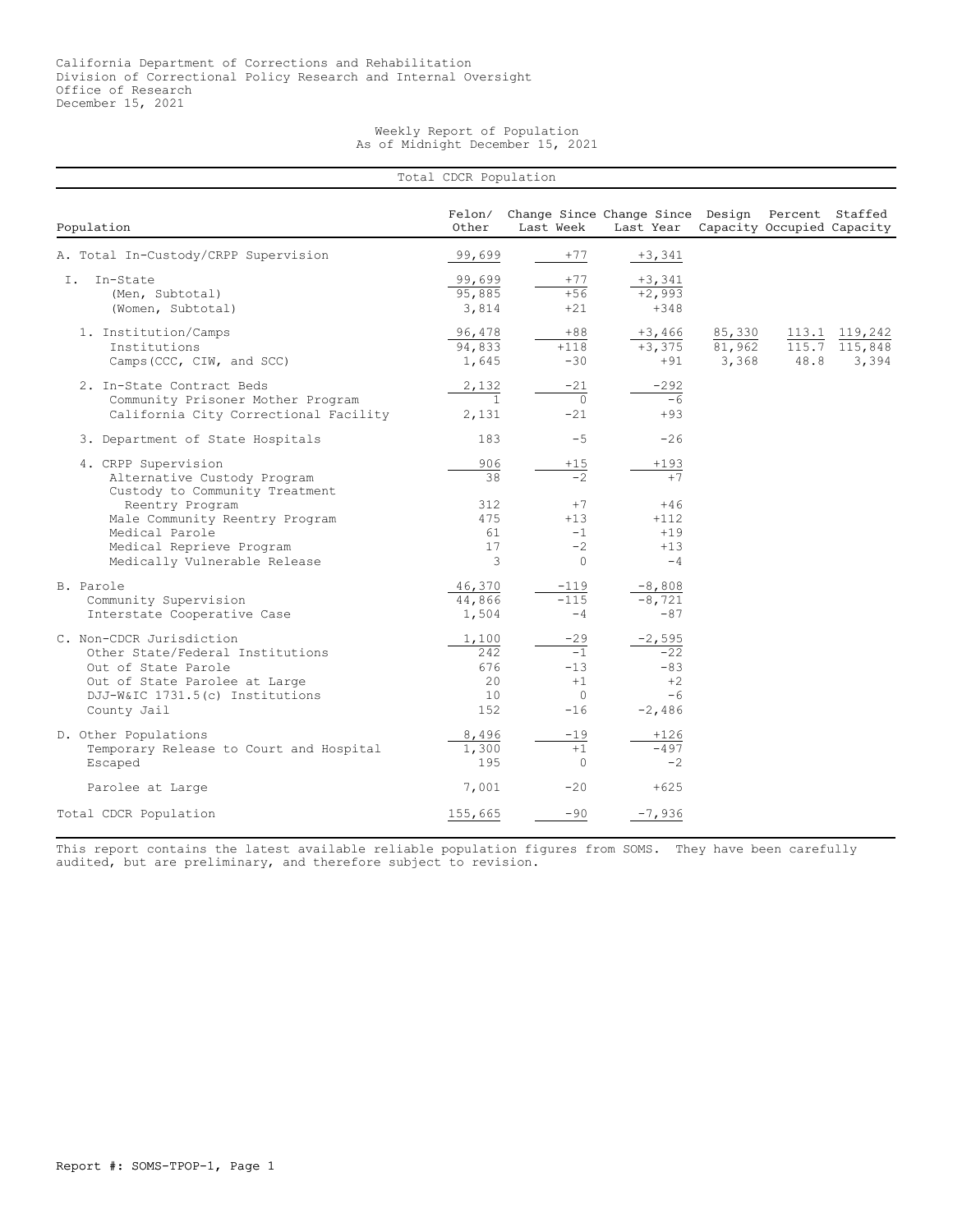## Weekly Report of Population As of Midnight December 15, 2021

## Weekly Institution Population Detail

| Institutions                                         | Felon/ | Design   | Percent  | Staffed  |
|------------------------------------------------------|--------|----------|----------|----------|
|                                                      | Other  | Capacity | Occupied | Capacity |
| Avenal State Prison (ASP)                            | 3,809  | 2,909    | 130.9    | 4,387    |
| Calipatria State Prison (CAL)                        | 2,922  | 2,308    | 126.6    | 3,451    |
| California Correctional Center (CCC)                 | 1,702  | 3,377    | 50.4     | 3,487    |
| California Correctional Institution (CCI)            | 2,901  | 2,172    | 133.6    | 3,299    |
| Central California Women's Facility (CCWF)           | 2,260  | 1,990    | 113.6    | 3,068    |
| Centinela State Prison (CEN)                         | 2,844  | 2,308    | 123.2    | 3,446    |
| California Health Care Facility - Stockton (CHCF)    | 2,199  | 2,953    | 74.5     | 2,951    |
| California Institution for Men (CIM)                 | 2,693  | 2,736    | 98.4     | 4,226    |
| California Institution for Women (CIW)               | 1,027  | 1,281    | 80.2     | 1,777    |
| California Men's Colony (CMC)                        | 3,212  | 3,816    | 84.2     | 4,407    |
| California Medical Facility (CMF)                    | 2,006  | 2,318    | 86.5     | 2,888    |
| California State Prison, Corcoran (COR)              | 3,605  | 3,115    | 115.7    | 4,476    |
| California Rehabilitation Center (CRC)               | 2,724  | 2,380    | 114.5    | 3,174    |
| Correctional Training Facility (CTF)                 | 4,278  | 2,800    | 152.8    | 4,269    |
| Chuckawalla Valley State Prison (CVSP)               | 2,524  | 1,738    | 145.2    | 2,579    |
| Folsom State Prison (FOL)                            | 2,684  | 2,065    | 130.0    | 3,078    |
| Folsom Women's Facility (FWF)                        | 219    | 403      | 54.3     | 530      |
| High Desert State Prison (HDSP)                      | 2,561  | 2,324    | 110.2    | 3,461    |
| Ironwood State Prison (ISP)                          | 2,230  | 2,200    | 101.4    | 3,300    |
| Kern Valley State Prison (KVSP)                      | 3,367  | 2,448    | 137.5    | 3,622    |
| California State Prison, Los Angeles County (LAC)    | 2,743  | 2,300    | 119.3    | 3,400    |
| Mule Creek State Prison (MCSP)                       | 3,807  | 3,284    | 115.9    | 4,155    |
| North Kern State Prison (NKSP)                       | 3,751  | 2,694    | 139.2    | 4,011    |
| Pelican Bay State Prison (PBSP)                      | 1,995  | 2,380    | 83.8     | 3,361    |
| Pleasant Valley State Prison (PVSP)                  | 2,628  | 2,308    | 113.9    | 3,433    |
| RJ Donovan Correctional Facility (RJD)               | 3,359  | 2,992    | 112.3    | 4,182    |
| California State Prison, Sacramento (SAC)            | 1,957  | 1,828    | 107.1    | 2,577    |
| California Substance Abuse Treatment Facility (SATF) | 4,973  | 3,424    | 145.2    | 5,111    |
| Sierra Conservation Center (SCC)                     | 3,223  | 3,404    | 94.7     | 4,250    |
| California State Prison, Solano (SOL)                | 3,319  | 2,594    | 127.9    | 3,992    |
| San Ouentin State Prison (SO)                        | 3,108  | 3,084    | 100.8    | 3,984    |
| Salinas Valley State Prison (SVSP)                   | 3,006  | 2,452    | 122.6    | 3,509    |
| Valley State Prison (VSP)                            | 2,968  | 1,961    | 151.4    | 2,954    |
| Wasco State Prison (WSP)                             | 3,874  | 2,984    | 129.8    | 4,447    |
| Institution Total                                    | 96,478 | 85,330   | 113.1    | 119,242  |